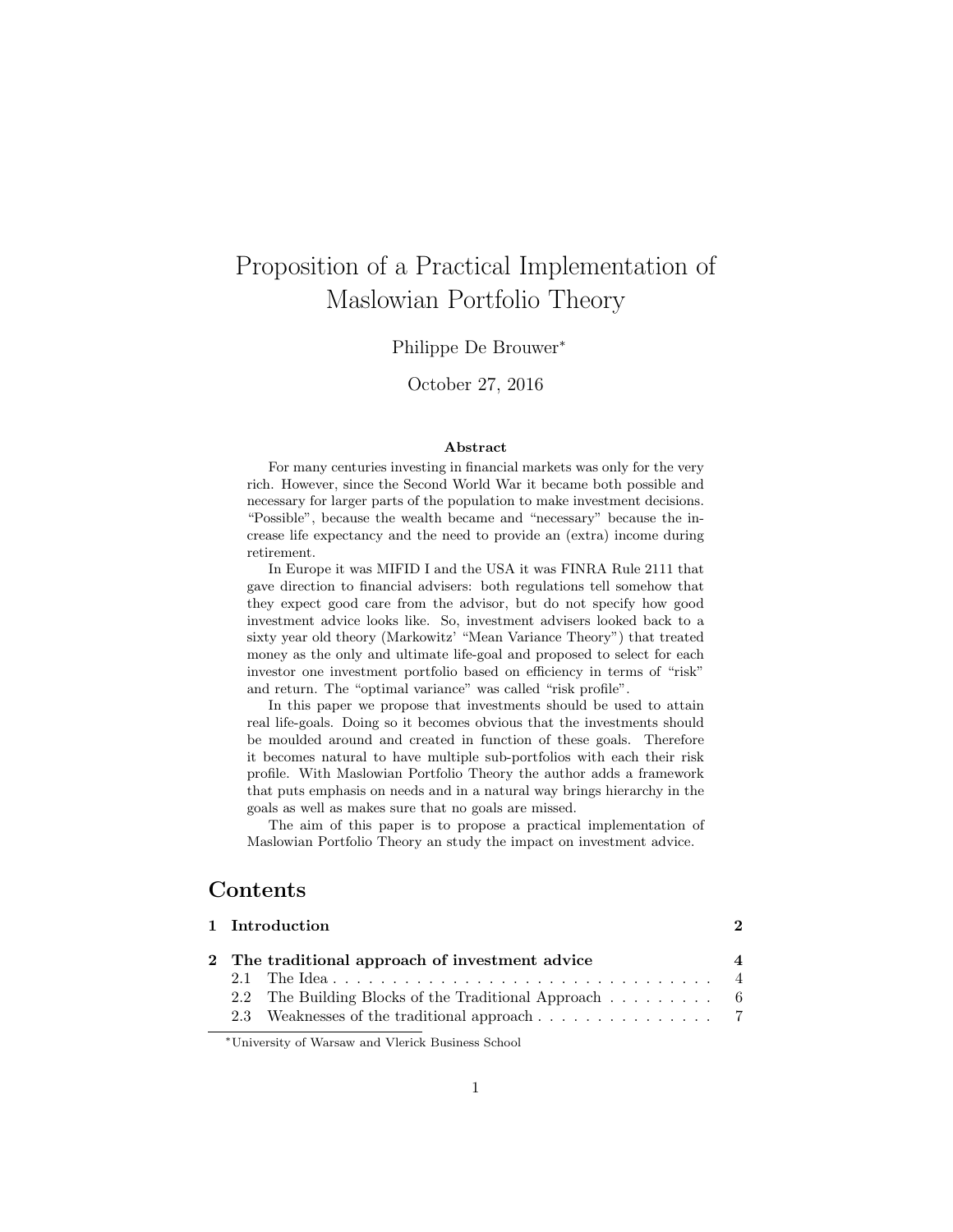<span id="page-1-2"></span>

|                                                                             |                  | 3 Maslowian Portfolio Theory                                                  |     |  |  |  |  |
|-----------------------------------------------------------------------------|------------------|-------------------------------------------------------------------------------|-----|--|--|--|--|
|                                                                             | 3.1              | The concept of multiple goal investing $\ldots \ldots \ldots \ldots \ldots$ 8 |     |  |  |  |  |
| Building blocks of multiple goal investing $\dots \dots \dots \dots$<br>3.2 |                  |                                                                               |     |  |  |  |  |
|                                                                             |                  | Weaknesses of Maslowian Portfolio Theory<br>3.2.1                             | -10 |  |  |  |  |
|                                                                             | 3.3 <sub>z</sub> | A Few General Remarks and Implications 11                                     |     |  |  |  |  |
|                                                                             |                  | Legal Remarks: MiFID and FINRA 11<br>3.3.1                                    |     |  |  |  |  |
|                                                                             |                  | 3.3.2 About the Psychology of the Investor $\dots \dots \dots \dots$ 12       |     |  |  |  |  |
|                                                                             |                  |                                                                               |     |  |  |  |  |
|                                                                             | 3.4              | Special Investments — e.g hedge funds and capital protected funds $15$        |     |  |  |  |  |
|                                                                             | Conclusions      |                                                                               |     |  |  |  |  |
|                                                                             | Nomenclature     |                                                                               |     |  |  |  |  |
|                                                                             | References       |                                                                               |     |  |  |  |  |

# <span id="page-1-0"></span>1 Introduction

In the decades building up to the Global Meltdown of 2008 it became common practice to work product centred campaigns and pay little attention to the suitability of investment products. Typically the focus of sales people would be oriented periodically to new investment products (investment funds, insurance linked products, etc.) and the sales persons would get sales targets for a product. This implied that if the product was very risky that the pressure was on to sell more risky products.

During the 1990s many bank created its own rules on limiting the risk of miss-selling. Inspired by Markowitz' "Modern Portfolio Theory" –see [Markowitz](#page-17-0) [\(1952\)](#page-17-0)– institutions already used something they would call "risk profile". In fact it was something as a maximum volatility for each investor.

In November 2007 the Markets in Financial Instruments Directive 2004/39/EC (hereafter MIFID) entered into power and suddenly it became a very relevant question to ask "is the investment that I will sell to this client suited for him/her"?

However, it was not regulated, not calibrated and each customer could get a different treatment in different institutions. The merit of MIFID is that financial institutions –on both sides of the Atlantic– now typically use heuristics that are loosely based on the foundations of [Markowitz](#page-17-0) [\(1952\)](#page-17-0), who formulated a portfolio theory that is now called "Modern Portfolio Theory" (hereafter MPT).

The Modern Portfolio Theory<sup>[1](#page-1-1)</sup> proposes

1. to find a diversified, optimal portfolio as opposed to the one best stock on the exchange;

<span id="page-1-1"></span><sup>1</sup>Also known as "mean-variance" theory or "Modern Portfolio Theory"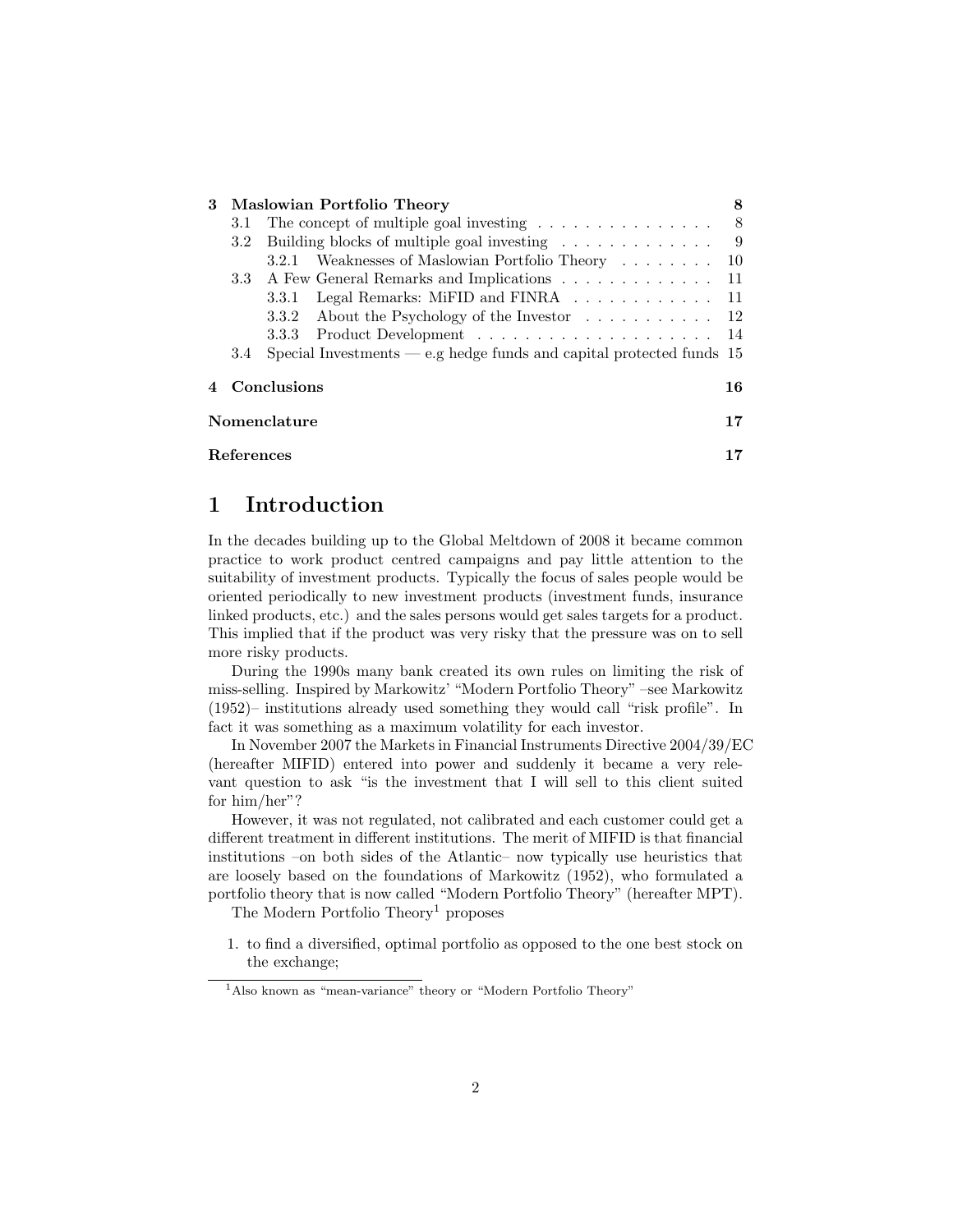- <span id="page-2-2"></span>2. that one chooses "efficient" investments (ie. not "dominated" by portfolios that have lower risk and the same or higher return or alternatively higher return and the same or lower risk);<sup>[2](#page-2-0)</sup>
- 3. that an investor should consider all his/her investments in one portfolio (from the money to buy a sandwich tomorrow to the house in which one lives: all holdings should be considered in one portfolio!)

What the theory not tells is

- 1. what is to be considered as "risk" in other words what risk measure to use,
- 2. how to select one of the many of possible portfolios,
- 3. nor which investment horizon to choose in order to optimize the portfolio.

in 1952, when this theory was written, it was a major step forward as it would provide a mechanism to select a portfolio that is typically well-diversified. This is without doubt a major contribution to the theories of investment selection.

But the omissions of the theory (ie. such as which portfolio to choose, what risk measure to use and what investment horizon to use) as well as the limitations (all investments in one portfolio) would lead to arbitrary implementation and incoherence between financial institutions in financial advice (see eg. [Marinelli](#page-17-1) [and Mazzoli](#page-17-1) [\(2010\)](#page-17-1)).

The next idea came in 2009 with "Maslowian Portfolio Theory"—see [De](#page-17-2) [Brouwer](#page-17-2) [\(2009\)](#page-17-2)— (MaPT hereafter). This theory argued that financial investments are not a goal in itself and should be considered as means to support other life goals. These other live goals are the human needs, that despite many modifications still is based on [Maslow](#page-17-3) [\(1943\)](#page-17-3)'s "hierarchy of human needs". While the hierarchy itself may be questioned and even the content amended (see eg. [Kenrick et al.](#page-17-4) [\(2010\)](#page-17-4)): the foundations —that human needs are multiple and addressed at different moments— still stands.[3](#page-2-1)

All fell naturally into place and a mathematical implementation did not have to wait long to appear: see [De Brouwer](#page-17-5) [\(2011\)](#page-17-5) and [De Brouwer](#page-17-6) [\(2012\)](#page-17-6). This cleared the path to an investor-centric advice model.

Having multiple investments portfolios–per investment goal–has many advantages:

- 1. safety: the probability to not achieve a particular life-goal is necessarily lower (as by definition means are segregated and will not automatically be used to fulfil other life goals);
- 2. transparency: the investor is able to see what means are for what goal and also in case of adverse market conditions it is much easier to see what goals are endangered and reconsider consciously;

<span id="page-2-0"></span><sup>2</sup>The careful reader will realize that this is actually the "dominance heuristic" used as a basic and simply MCDA method.

<span id="page-2-1"></span> $3$ Large institutions such as pension funds know already apply this theory and call it "assetliability matching" — see eg. [Amenc et al.](#page-16-2) [\(2009\)](#page-16-2)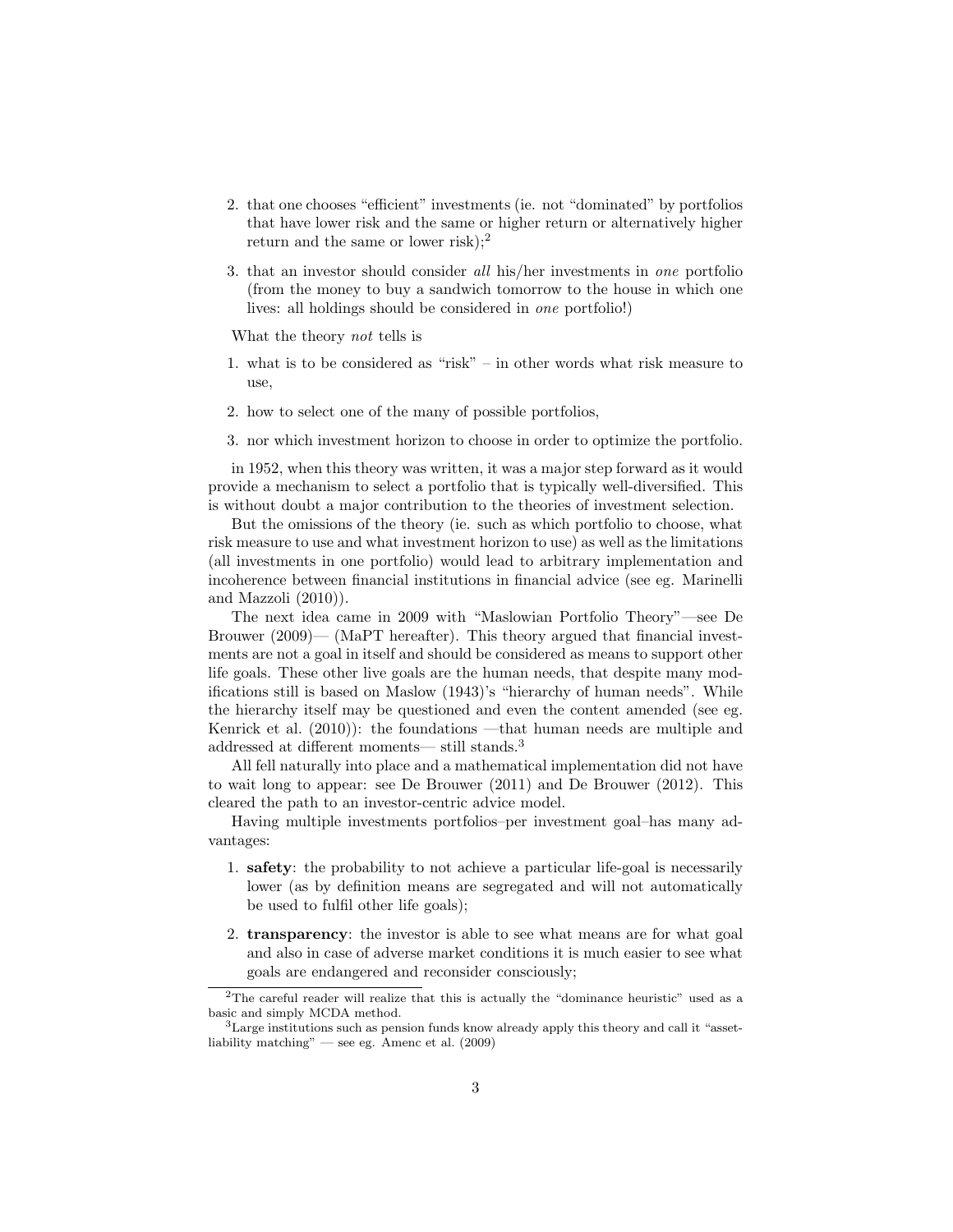- <span id="page-3-4"></span>3. counteract behavioural biasses: because of this improved transparency one is much less likely to "buy high and sell low", or to succumb to panic sales on market drop-downs.
- 4. more realistic selection methods and parameters for portfolio selection: while MPT forces an investor to state his/her "optimal variance" (a counter-intuitive and abstract concept), more meaningful downsiderisk-measures can be used relative to the investment goal;
- 5. suitability: portfolios resulting from a "MaPT-like reasoning" are much more likely to suite the investor
- 6. consistency among the industry: since more tangible methods can be used to estimate parameters that are relevant and do exist (in sharp contradiction with "a personal maximum volatility level" that does not even exist) one can postulate that if two institutions would advice on the same life-goals that the resulting portfolios would be less different;
- 7. diversification over institutions becomes possible and meaningful: a person who holds his/her pension savings in one institution and the savings for a car would in both cases get the right portfolio and not the same "arbitrary average";
- 8. philosophically, we believe that it is important that money is not treated as the unique life goal, but rather as a mean that supports "real life goals".

# <span id="page-3-0"></span>2 The traditional approach of investment advice

#### <span id="page-3-1"></span>2.1 The Idea

Already in [1738](#page-17-7) [Bernoulli](#page-17-7) underlined the idea of diversification<sup>[4](#page-3-2)</sup> and [Smith](#page-18-0) argued in [1759](#page-18-0)<sup>[5](#page-3-3)</sup> that the economy is driven by people that are behavioural actors. The decisions that create the economic system are governed by emotions such as greed and fear, which are not necessarily rational.

However the success of the utility theory (see [von Neumann and Morgenstern](#page-18-1) [\(1944\)](#page-18-1)) and the success of econometricians such as Samuelson gave birth to the believe that all could be calculated and economic actors were all rational beings. It would not take long till financial markets were declared "efficient" by [Fama](#page-17-8) (see [Fama](#page-17-8) [\(1965\)](#page-17-8)), based on the "arbitrage argument of [Friedman](#page-17-9) [\(1953\)](#page-17-9).

It is with this backdrop –that assumed that people were fully rational and markets efficient– that [Markowitz](#page-17-0) formulated in [1952](#page-17-0) suggested that it would be

<span id="page-3-2"></span><sup>&</sup>lt;sup>4</sup>See [Bernoulli](#page-17-7) [\(1738\)](#page-17-7).

<span id="page-3-3"></span> $5$ See [Smith](#page-18-0) [\(1759\)](#page-18-0).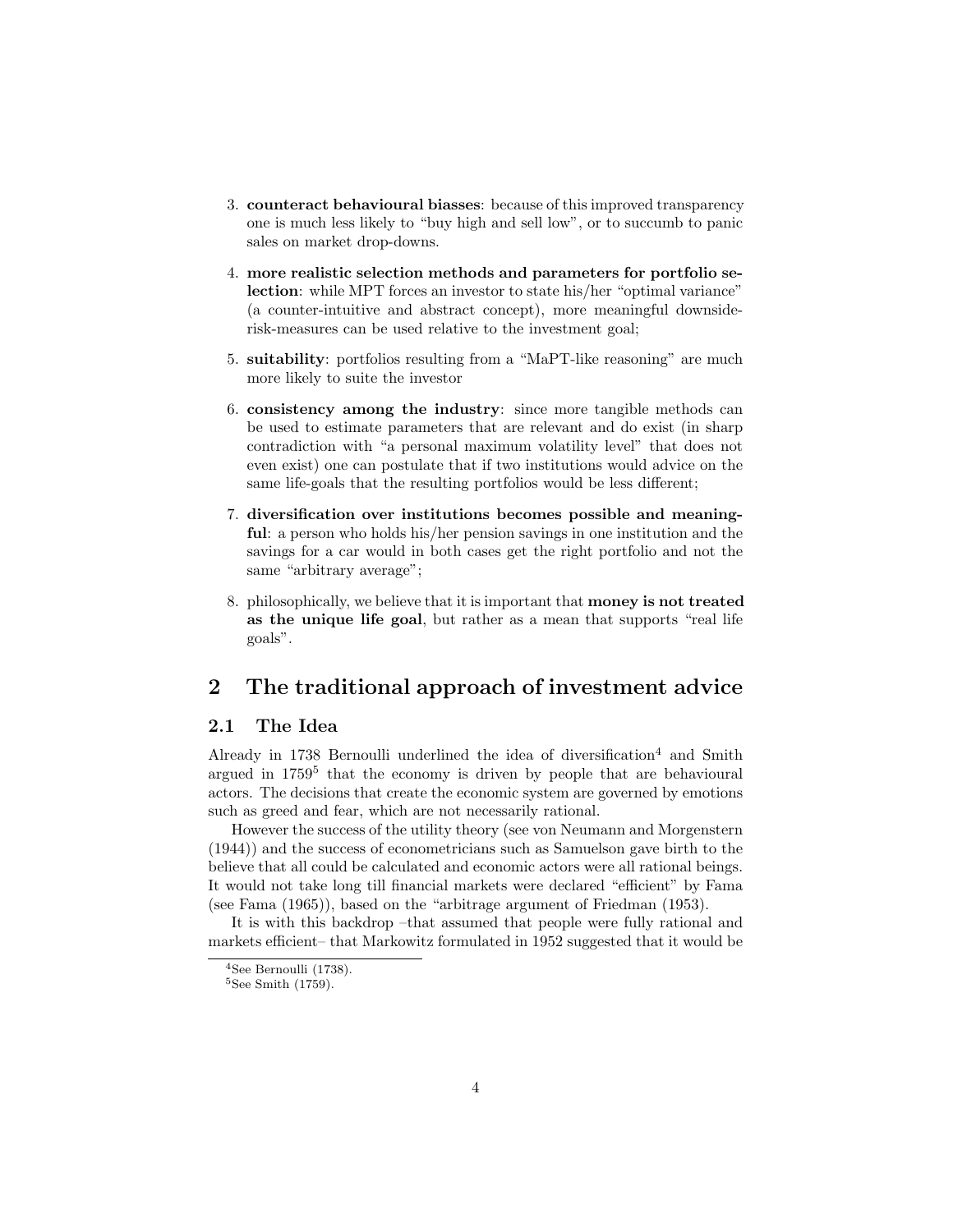<span id="page-4-1"></span>a good idea to use the  $\rm MCDA^6$  $\rm MCDA^6$  method of dominance to select portfolios. Later this approach became commonly known as Modern Portfolio Theory (hereafter MPT). That theory proposes to select diversified portfolios so that no other portfolio has a better return for the same risk. Another important aspect was that it suggested that all investments (from the cash to buy lunch to the house in which one lives) should be considered in one portfolio. This might be a reasonable approach for someone who is so rich that he/she does not have to worry about subsidence or specific important projects. When Markowitz wrote his theory, this made sense because for the last hundreds of years only very wealthy people were able to invest in financial markets.

The dominant practice till today remains largely based on this MPT. We will therefore refer to this approach where all investors have one risk profile and optimize one portfolio as "the traditional process for investment advice and decisions", as proposed by [Markowitz](#page-17-0) [\(1952\)](#page-17-0), consists of the following steps:

- 1. All possible investments are characterized by their expected return, the level of uncertainty about this expected return (=risk) and the expected correlation with each of the other possible investments.
- 2. Given these characteristics, it is possible to calculate optimal portfolios which are composed of investments so that they combine the highest achievable expected return for a given level of risk and that are at the same time typically well-diversified.
- 3. Investors are risk averse, but the degree of risk aversion differs among investors. The most risk averse investors will prefer a portfolio with low risk, and accept a lower expected return. Other investors are willing to take more risks, which leads to more uncertainty combined with a higher –but less certain– expected return.
- 4. Last but not least, investors can only do this with considering ALL their investments in one portfolio and optimizing this global portfolio.

Despite overwhelming evidence that this approach is not in line with what comes natural for humans (see eg. [Shefrin](#page-17-10) [\(2000\)](#page-17-10); [Kahneman](#page-17-11) [\(2011\)](#page-17-11); [Thaler](#page-18-2) [\(2015,](#page-18-2) [2016\)](#page-18-3).) This approach of investing is still dominating the asset management and investment advice practice. Market specialists are constructing optimal portfolios with different degrees of risk, and advisers help to select the portfolio which offers the optimal combination of risk and return for a specific

- dominance: the idea is to eliminate all alternatives that are clearly worse on all criteria (that is the Mean-Variance criterion or the MPT),
- WSM (weighted sum method): this is the investment questionnaire where each criterion is stripped of its unit, multiplied with a factor and added.

<span id="page-4-0"></span> $6MCDA$  stands for "Multi Criteria Decision Analysis", and it refers to the science (or should we call it "art"?) of deciding when there is not one but many functions to be optimized. In this paper, we encounter the following methods: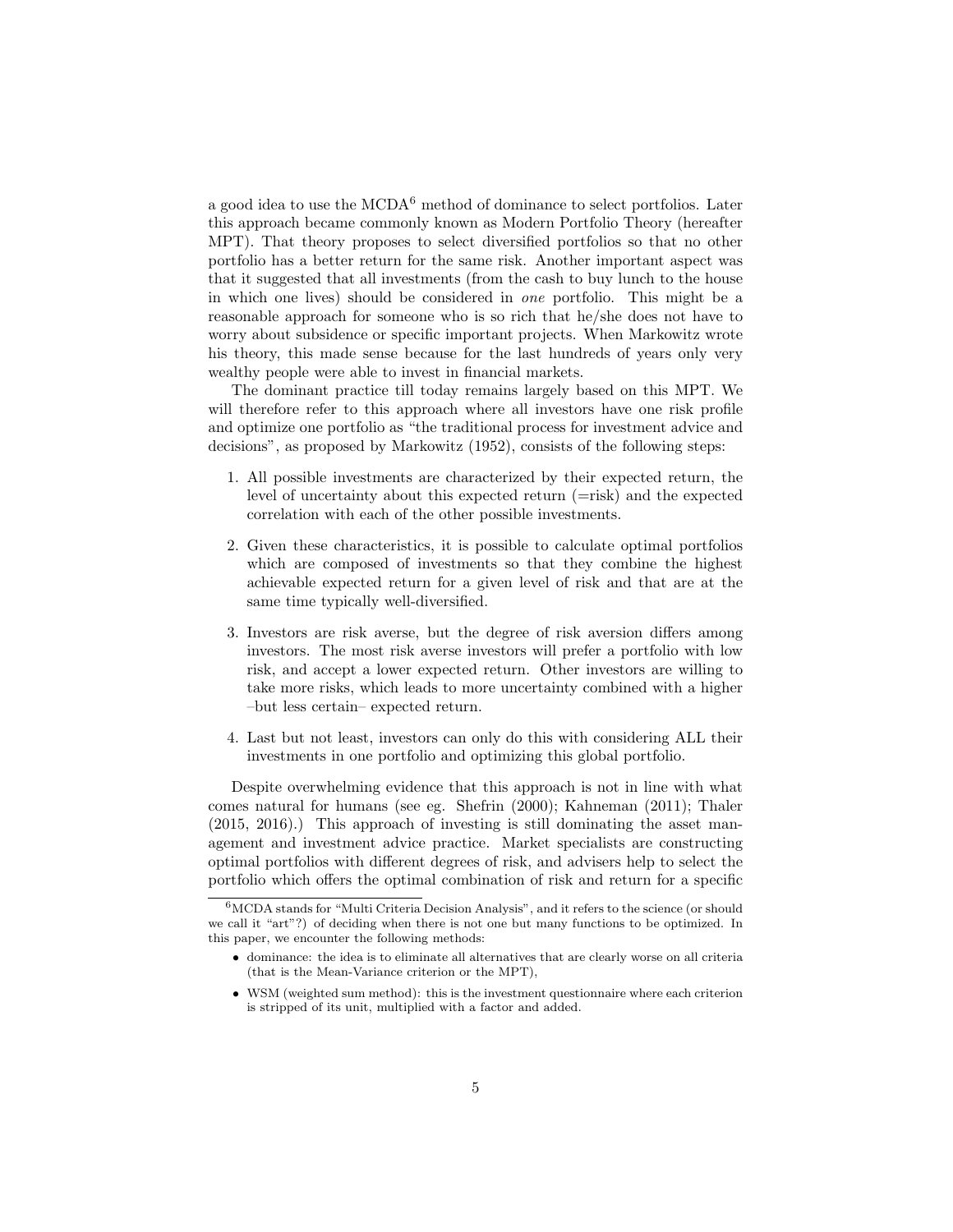<span id="page-5-3"></span>investor profile. This thinking seems to be at the origin of important building blocks of financial regulation, such as MIFID, are inspired by this approach.

We will further refer to this approach to investment advice as the "traditional approach".

#### <span id="page-5-0"></span>2.2 The Building Blocks of the Traditional Approach

The traditional approach will typically try to match an investor to one "risk profile", typically this investment profile is supposed to be one  $(R,\sigma)$  tupple on the efficient frontier[7](#page-5-1) , in that case it would be one market portfolio that is accompanied with more or less cash (as the capital asset pricing model (henceforth CAPM) predicts). However in most cases (and actually in all cases as far as the authors could check) the financial institution will choose not to follow CAPM, but rather rely on some rules of thumb and optimize fee income. Doing so they will sell sub-optimal portfolios (in a MPT sense) that basically manage the risk profile with their equity content.[8](#page-5-2)

The least risky and the most risky portfolio is another arbitrary parameter in this approach and each institution will have its own choice. However, the largest problem in this approach is to determine the "risk profile of the investor", arguably because it is something that does not exist. An investor has necessarily different risk profiles for different project (retirement would be very risk averse, education of kids would be rather risk averse and projects like a world travel or donations would be thought of as something that would be satisfying with different budgets, and if there are some assets left then one could expect even risk seeking behaviour for these assets) — see [De Brouwer](#page-17-6) [\(2012\)](#page-17-6); [Shefrin and](#page-18-4) [Statman](#page-18-4) [\(2000\)](#page-18-4)

The main driver of the risk profile is probably linked to the importance, urgency and time horizon of the different investment projects that a person might have. However, they cannot be taken into account because the intention is to present just one risk profile. Instead the financial institution can rely on some rules of thumb, such as age: indeed a young person who still has a lot of possibility to "work his/her way out of financial misfortune" can objectively bear more risk. Though that will not necessarily be a good idea.

Also it can try to minimize its risk that the customer will misunderstand the investments, by taking education in the equation: someone with a higher education is supposed to understand the disclaimer and hence can be sold more risky assets.

The second large problem is to match the non-existent risk profile with the range of available risk profiles. This can be thought of as a multi criteria decision problem and one uses rules of thumb based on age, education, knowledge,

<span id="page-5-1"></span><sup>&</sup>lt;sup>7</sup>R stands for return and  $\sigma$  is the standard deviation of volatility of that return; and "efficient frontier" is the set of  $(R,\sigma)$  tupples that are not dominated by any other tupple.

<span id="page-5-2"></span><sup>8</sup>The CAPM prescribes that each optimal portfolio is a linear combination of cash (typically referred to as the "risk-free asset") and one market portfolio. In reality advisers generally do not rely on the safest asset to create different mixes but on the most risky one, equities. This paradox is known as the "asset allocation paradox" — see [Canner et al.](#page-17-12) [\(1997\)](#page-17-12); [Brennan and](#page-17-13) [Xia](#page-17-13) [\(2002\)](#page-17-13).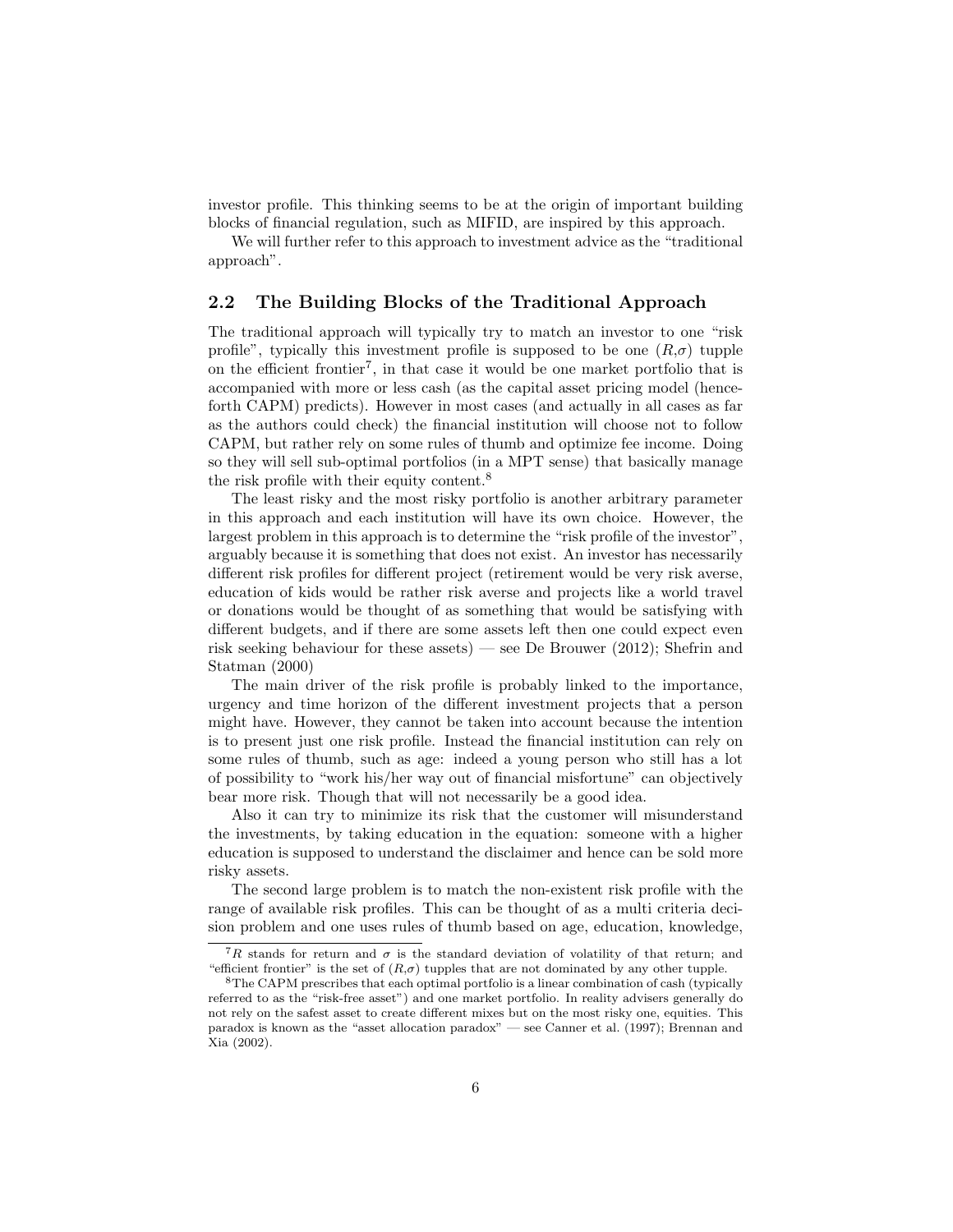<span id="page-6-2"></span>attitude towards risk, ambition, etc. Of course these criteria do not work in the same direction and one will have to select one risk profile based on many functions that have to be satisfied.<sup>[9](#page-6-1)</sup>. Typically, one will choose the worst of all MCDA methods to tackle this problem: the weighted sum method, also refereed to as "the questionnaire".

Typically the well educated, young person who is knowledgeable about financial investments will be allocated a "high risk" risk profile. However our experience is that typically such people have many short term projects such as a down payment for real estate, marriage, start a family, etc. The person who is retired or close to retirement will typically get a very conservative portfolio, regardless the surplus or lack thereof.

## <span id="page-6-0"></span>2.3 Weaknesses of the traditional approach

The traditional approach of investing remains appealing because of its simple and straightforward design and the fact that it underlines the importance of diversification. However it is based on a number of important assumptions, which do not necessarily correspond with real needs and behaviour of investors. Using the traditional approach can lead to a dangerous gap between de investor' expectations and what the industry is able to deliver.

The traditional approach can only consider one investment horizon. In reality, investors can have a multitude of investment horizons, depending on the projects they intend to finance with the result of their investments. Putting all in one portfolio almost eliminates the possibility to assess what is really happening and leads to panic when markets decrease.

The traditional approach assumes risk of investments to be stable. In reality, the risk of many investments is time dependent: a simple 10 year government bond carries a high interest rate risk for a short term investor, but is low risk for the long term investor (but interest rate risk is replaced by sovereign risk).

In the traditional approach, the investor gets one risk profile (ranging from conservative or low risk to dynamic or high risk). In reality, the same investor can be very risk averse for part of his/her investments, but a risk taker for another part of his assets. Behavioural finance has pointed to many of these behavioural characteristics, which are considered as "anomalies" by the traditional theory, and which are not taken into account in the traditional practice.

This results in a very non-transparent investment strategy. When for example the markets drop down, the investor knows that he/she lost a certain amount or percentage of the whole portfolio. However he/she cannot see which projects are endangered and which not. This will then lead to panic sales when markets are low and further enhances investment mistakes known as "myopic loss aversion" [\(Benartzi and Thaler](#page-16-3) [\(1995\)](#page-16-3)) and "disposition effect" [\(Shefrin](#page-17-14) [and Statman](#page-17-14) [\(1985\)](#page-17-14)), that are proven to deteriorate private investor's profit (see e.g. [Barber and Odean](#page-16-4) [\(2001\)](#page-16-4) and [Odean](#page-17-15) [\(1999\)](#page-17-15)).

<span id="page-6-1"></span><sup>&</sup>lt;sup>9</sup>The science of selecting one solution when many criteria plays a role is called "Multi Criteria Decision Analysis" (henceforth MCDA)"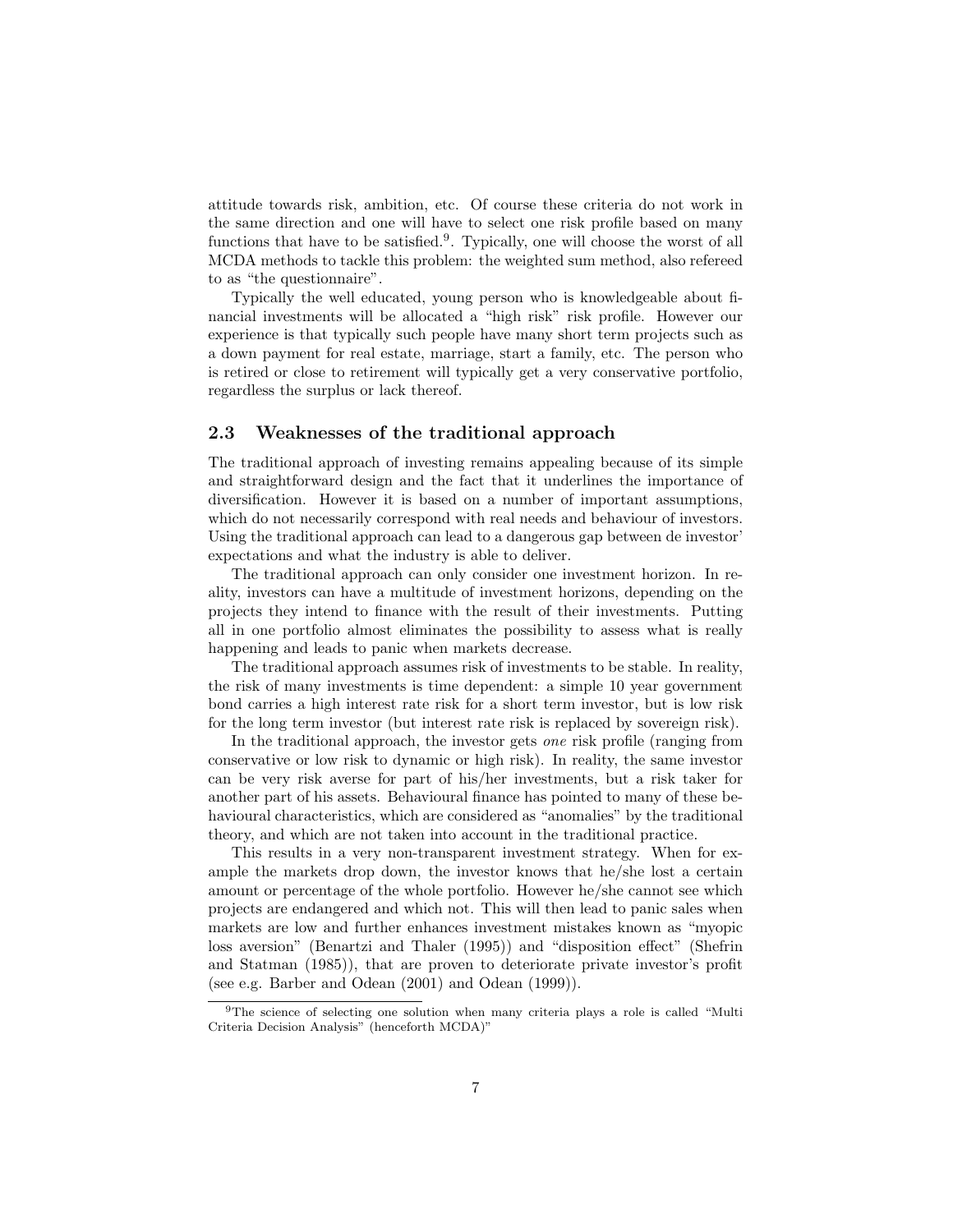# <span id="page-7-2"></span><span id="page-7-0"></span>3 Maslowian Portfolio Theory

## <span id="page-7-1"></span>3.1 The concept of multiple goal investing

The approach of multiple goal investing is inspired by the work of the famous psychologist Maslow, who described a pyramid or hierarchy of needs, starting with basic needs like food, to more advanced needs like creativity. Needs of a higher order only comes on the forefront once the lower needs are more or less fulfilled.

Multiple goal investing starts with the recognition that people invest in order to be able to realize projects. Some of these projects have a short term horizon, others, like for example financing retirement have a very long term horizon. So, an optimization of the whole portfolio on one investment horizon does make little sense.

It was recognized by the school of behavioural finance that investors use "mental accounts" per projects (see [Shefrin and Statman](#page-18-4) [\(2000\)](#page-18-4)) and proposed as a normative theory by [De Brouwer](#page-17-2) (see [De Brouwer](#page-17-2) [\(2009\)](#page-17-2)).

Maslowian Portfolio Theory theorizes that if investments are meant to cover human needs, then they should be build up along those needs: one sub-portfolio per important need. This not only justifies the use of multi-goal investments, but by using the hierarchy of human needs, one gets automatically a "hierarchy of investment goals". It is this hierarchy of investments goals that can be used by the advisor as a rough guideline in order to make sure that no goals are forgotten and that goals are treated in a logical matter.

Roughly one can translate Maslow's need levels as follows:

- 1. physiological need level: cash to buy lunch
- 2. safety need level: the "rainy day savings" as our own insurance for any disaster or explicit insurances (such as life insurance, unemployment insurance, fire insurance, etc.)
- 3. love and belonging needs: savings for offspring (college money, savings to get them started in life, etc.), partner, etc.
- 4. esteem needs: the nice car, the expensive travel, the second home, etc.
- 5. self actualization needs: priceless things to do, create and experience (also they might require money)

As there are in general more projects than available funds, the investor has to make a hierarchy of projects, –maybe– comparable to the hierarchy of Maslow. Only when the projects with basic priority are secured, will projects with less priority be considered. Each project gets its specific funding and an adapted investment strategy also taking into account the time horizon.

Investors also have to take a decision about financial risk taking, but in this approach, the chosen risk level is linked to the likeliness that certain projects will or will not be achievable. Taking more risk increases the average expected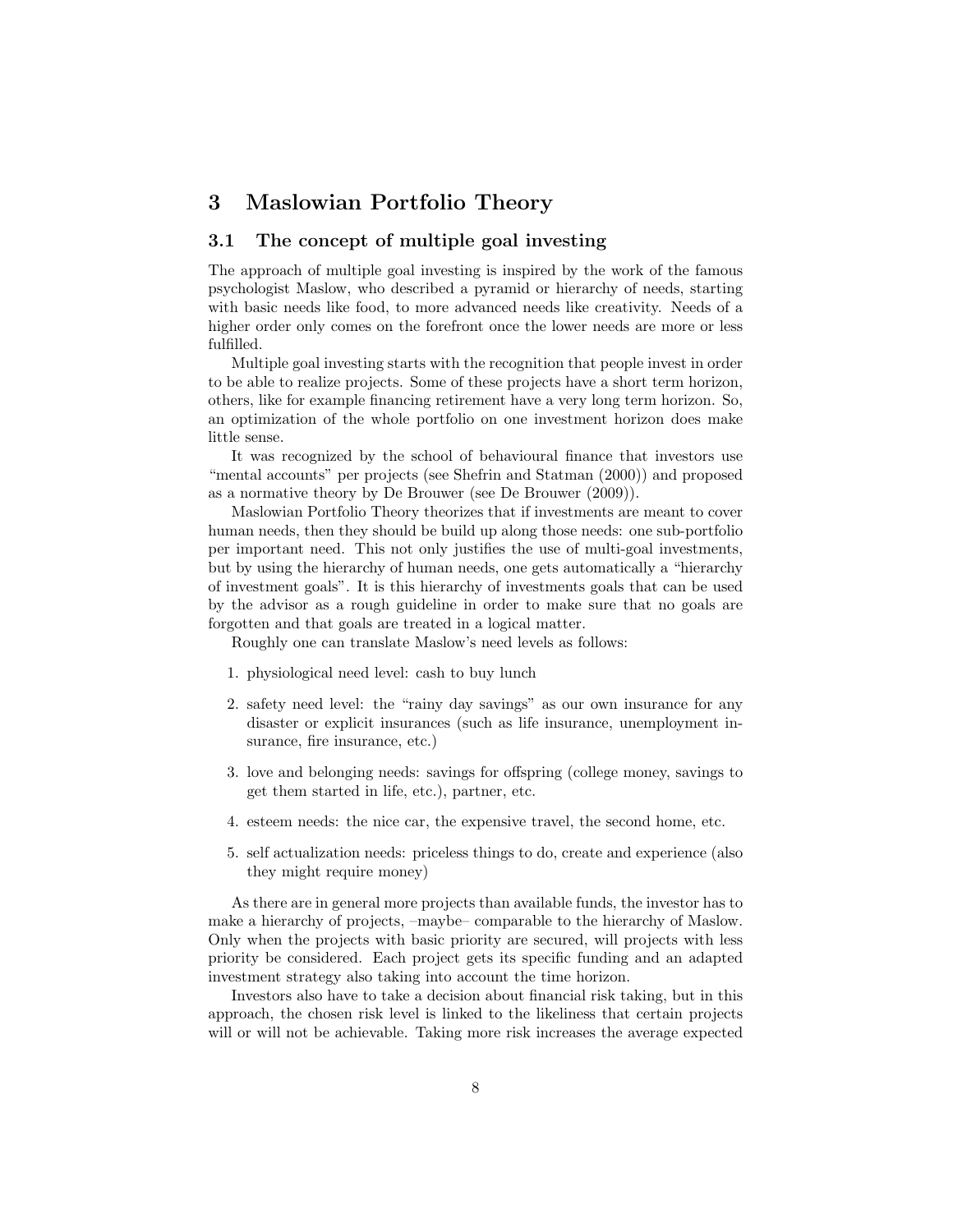return, and in that way makes money available to finance more projects, but also increases the risk that some of the planned projects will have to be abandoned if the expected returns are not realized. The advantage of the approach is that investment decisions are no longer linked to abstract concepts like "risk aversion", but to real live choices and preferences, understandable for the average investor. Risk aversion comes back in a natural and intuitive way per investment goal or project.

## <span id="page-8-0"></span>3.2 Building blocks of multiple goal investing

The multiple goal investment packages will consist of several building blocks, that should be brought together by software and/or personal advice.

- 1. An inventory of all assets and liabilities is the starting point for the multiple goal investing process. Many software packages are already available to help investors to quantify their complete financial balance sheet, but it could be necessary to adapt them to the specific needs of this project. Some clear choices have to be made, for example in how far reserves in social security or pension funds are considered to be part of actual the portfolio of the individual investor.
- 2. Analysing the financial life cycle and the economic capital of an individual investor requires also estimating the expected savings capacity for the future. These future savings are depending on the future career prospects, the evolution of household spending and the retirement age. This part of the analysis confronts the investor with what can be called the "natural" evolution of his/her wealth. It can point to bottle necks such as insufficient savings or the need for protection against illness or death (given that these events can fundamentally change the financial balance).
- 3. Then investment projects have to be defined. Depending on the preference of the investor, it could well be that there is only one project such as financing retirement age. But the investor could also have several goals, including financing travel plans, succession targets, important investment projects in the medium term, etc.
- 4. Next one should prioritize the projects. The priority class should make clear the utility for the individual for the project:
	- Project that should be realized at any price as it is considered essential
	- Project that is very important, but life can be adapted if not realized
	- Project that is still important but will not have a fundamental influence on life if not realized
	- Project that is "nice to have".

If needed, sub-categories can be made for each type of preference.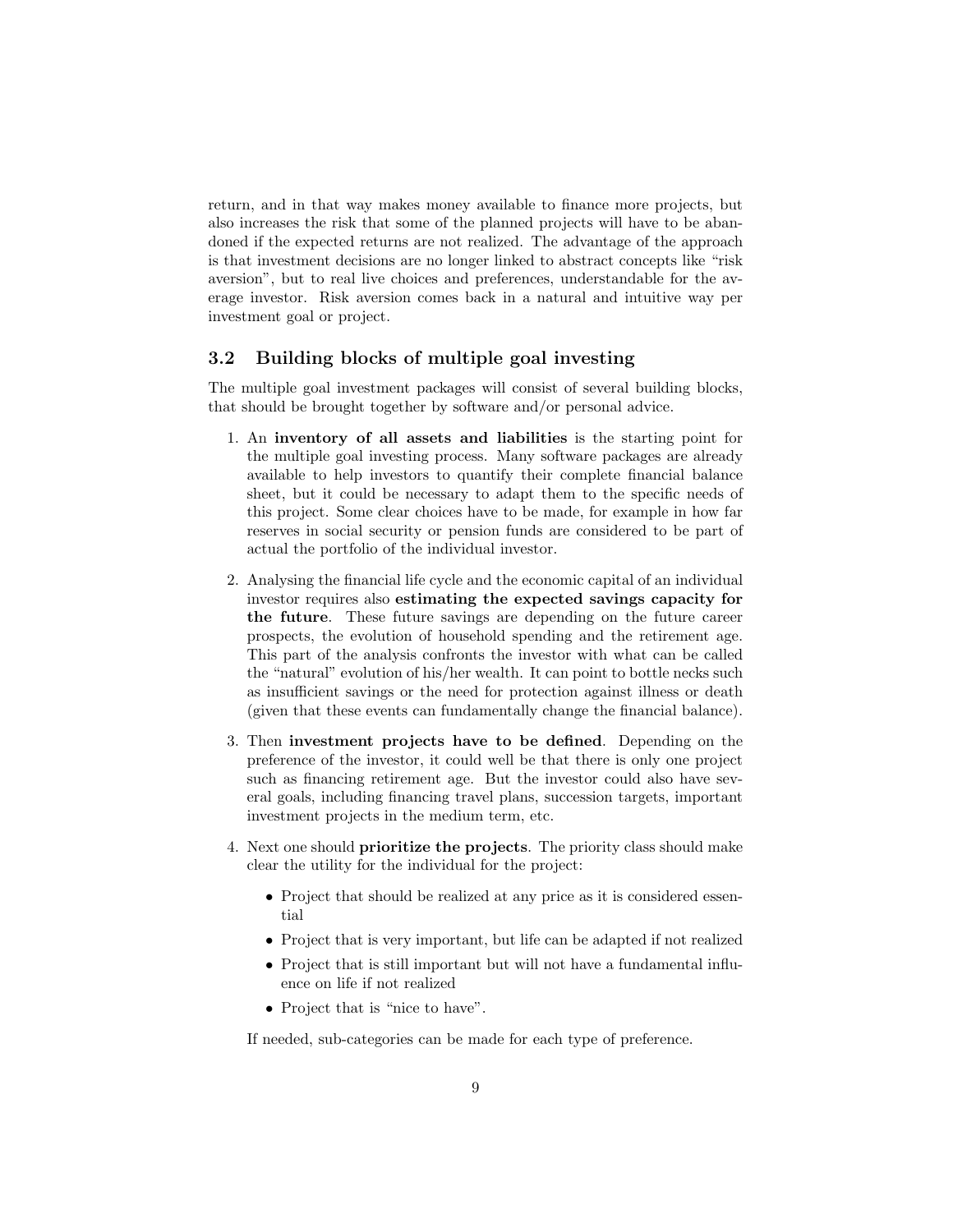<span id="page-9-4"></span>5. Finally one need to determine an optimization method and parameters, for which inspiration can be found in [De Brouwer](#page-17-6) [\(2012\)](#page-17-6). This solution will have to be discussed with the investor and eventually iterated till it is satisfying for each investment goal and coherent as a whole.

Once a first financial plan is made it has to be followed up, not only because market conditions might change but also because life goals can change. This means that it is essential to check periodically if the investment goals are not in danger (was the investor able to save what he/she planned, did he/she need to withdraw money for something that we did not foresee), are the market evolutions in line with our expectations. Also one should check if the investment goals stated are still relevant, if new goals appeared and if the ranking is still correct.

#### <span id="page-9-0"></span>3.2.1 Weaknesses of Maslowian Portfolio Theory

Till now multi-goal investing is a heuristic that can work for the knowledgeable investor who has his/her priorities well understood and managed. However, in reality the goal-based approach has one crucial weakness: what if the investor forgets an important goal? This could potentially be dramatic as it is would not be unusual that the other goals consume all the available investment means.

Another equally worrying question would be "While investors indeed to have behavioural portfolios (sub-portfolio per investment goal), we cannot deny that Markowitz got the Nobel price in 1991 for his Mean Variance Criterion. Should we not rather push investors to consider all assets into one portfolio?".

Any serious institution that wants to base investment advice on a goalbased approach should be worried about these two questions. It is here that the De Brouwer's 2009 theory, Maslowian Portfolio Theory, comes to the rescue. Maslowian portfolio theory starts from the idea that investments are supposed to support other life goals or "needs". Human needs are well understood and elaborately studies in psychology<sup>[10](#page-9-1)</sup> and the essence of Maslow's 1943 theory<sup>[11](#page-9-2)</sup> still stands: humans have different needs and address them at different moments and if one need is not fulfilled the human feels bad.<sup>[12](#page-9-3)</sup>

Another important aspect is that the "Goal-Oriented" approach is more time consuming and requires different skills of the sales staff. This means that there are not only costs involved in trainings staff but also some income streams will

<span id="page-9-1"></span> $10$  For an overview of relevant literature, including the latest development in evolutionary psychology: see [De Brouwer](#page-17-6) [\(2012\)](#page-17-6) — chapter 4, page 155.

<span id="page-9-3"></span><span id="page-9-2"></span> $11$  See [Maslow](#page-17-3) [\(1943\)](#page-17-3).

<sup>&</sup>lt;sup>12</sup>This is the essence of Mental Accounting –the phenomenon that people have indeed separate "pockets" in their minds for separate goal, which is the foundation for Behavioural Portfolio Theory (the theory that describes that people build portfolios as separate layers (each layer finances a different goal) and do not –as Markowitz had suggested– consider all assets in one portfolio.

Also noteworthy in this context is that generally one refers to [Thaler](#page-18-5) [\(1985\)](#page-18-5) as the first description of mental accounting, however we would argue that the first description of mental accounting is [Maslow](#page-17-3) [\(1943\)](#page-17-3). Also note that mental accounting is the basis for another important mental bias "framing" — see [Tversky and Kahneman](#page-18-6) [\(1981\)](#page-18-6)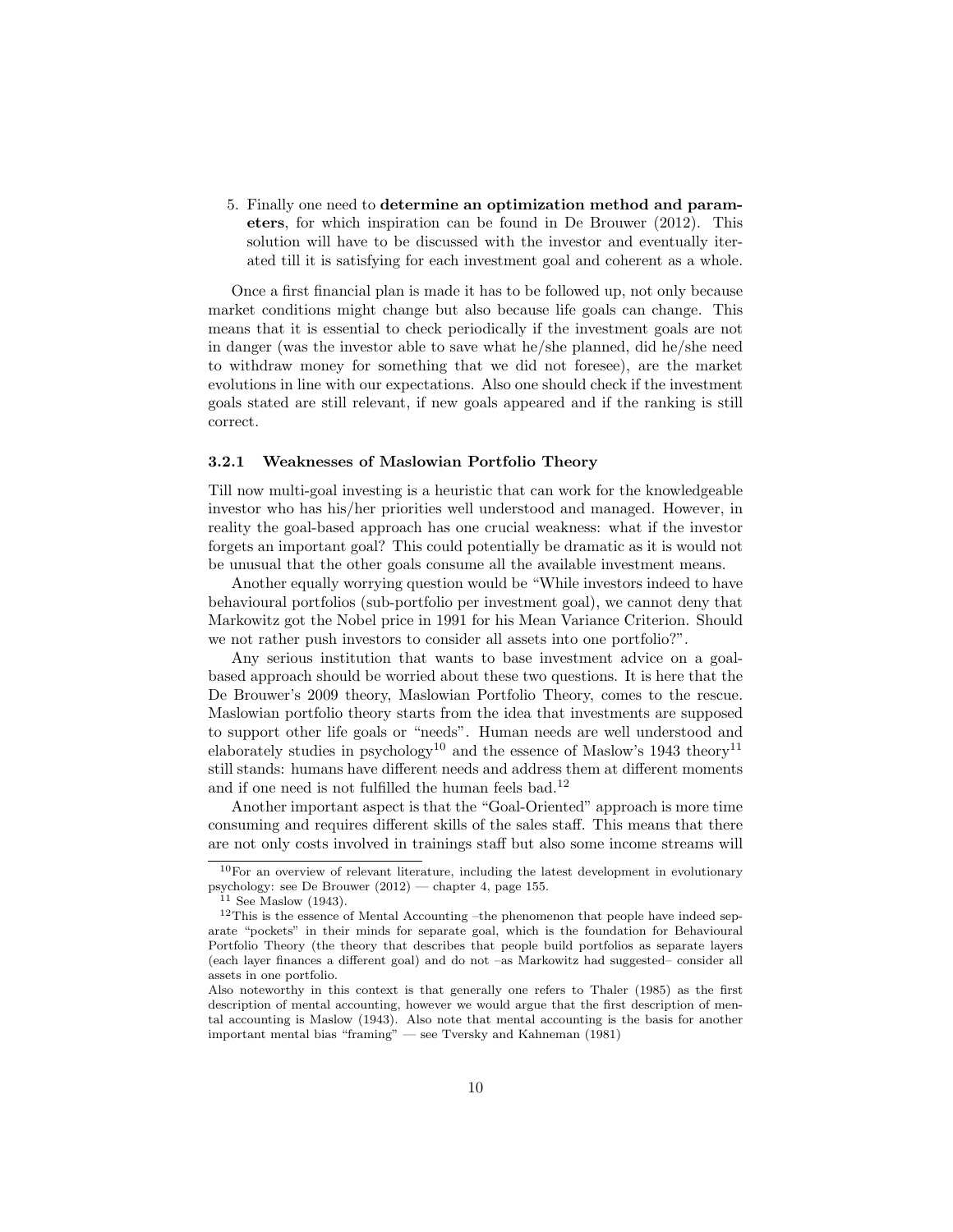<span id="page-10-4"></span>be less accessible. For example it will be more difficult to turn around assets and earn trading fees. The business model will have to shift to one where the goals of the investors and advisor are aligned.

Finally, we believe that it is challenging the strike the right balance between detail and robustness. It is clear that a perfect forecast and a plan that is so detailed that it takes into account the price of the daily sandwich does not make any sense (as each parameter is stochastic: not only the price of the sandwich, but also how much we will eat, which shop we choose, etc.) . . . nor would it be desirable to have a perfectly laid out plan for every minute, would it?

So, assumptions and simplifications have to be made. The art of striking the right balance is crucial. The author argues that it should be possible the kill two birds with one stone:

- 1. have detailed savings plan for each goal for the next year (based on the benchmark for each goal), and
- 2. have a rough plan for the next live stage or even better have an outline of how it could look like till the end.

## <span id="page-10-0"></span>3.3 A Few General Remarks and Implications

## <span id="page-10-1"></span>3.3.1 Legal Remarks: MiFID and FINRA

As well in the USA as in the EU there are legislations that instruct advisers on what is to be considered as good investment advice. In the USA, the FINRA regulations are quite general and in Europe the MIFID regulations are quite detailed. Their impact and the potential for goal based investment advice to fit within these regulations was already discussed in [De Brouwer](#page-17-6) [\(2012\)](#page-17-6); we repeat here the main lines.<sup>[13](#page-10-2)</sup>

The philosophy behind the suitability requirements in the USA and the EU seems be convergent. Both somehow allow the assumption that an investor has a unique risk profile composed of multiple variables—such as financial capacity, plans, and psychological factors—and both seem to assume that these multiple variables can be magically combined to give a one-dimensional variable—"risk tolerance"—which governs the boundary conditions for all mental accounts. Even if the wording of both regulations is actually a little wider,  $^{14}$  $^{14}$  $^{14}$  and allows

<span id="page-10-2"></span><sup>13</sup>More information can of course be found in the above mentioned book in chapter 9 on page 301 and following.

<span id="page-10-3"></span><sup>14</sup>MiFID and FINRA indeed allow for mental accounting and having different sub-portfolios, however by enumerating the information that must be requested about the investor and including, for example, his or her "knowledge and experience in the investment field relevant to the specific type of product or service" (in MiFID) or customer's investment profile, age, investment experience, and risk tolerance (in FINRA rule 2111) one gives the false impression that this is a stance in favour of the one-risk-profile-per-investor paradigm. Indeed under a goal based investment approach, information—such as product knowledge, investment profile, age, investment experience, or risk tolerance—is irrelevant (or implicitly—not explicitly taken into account). It is also relevant to note that in our approach, investors are treated equally, and are not discriminated against on the basis of their knowledge or age, but are advised those products that they need.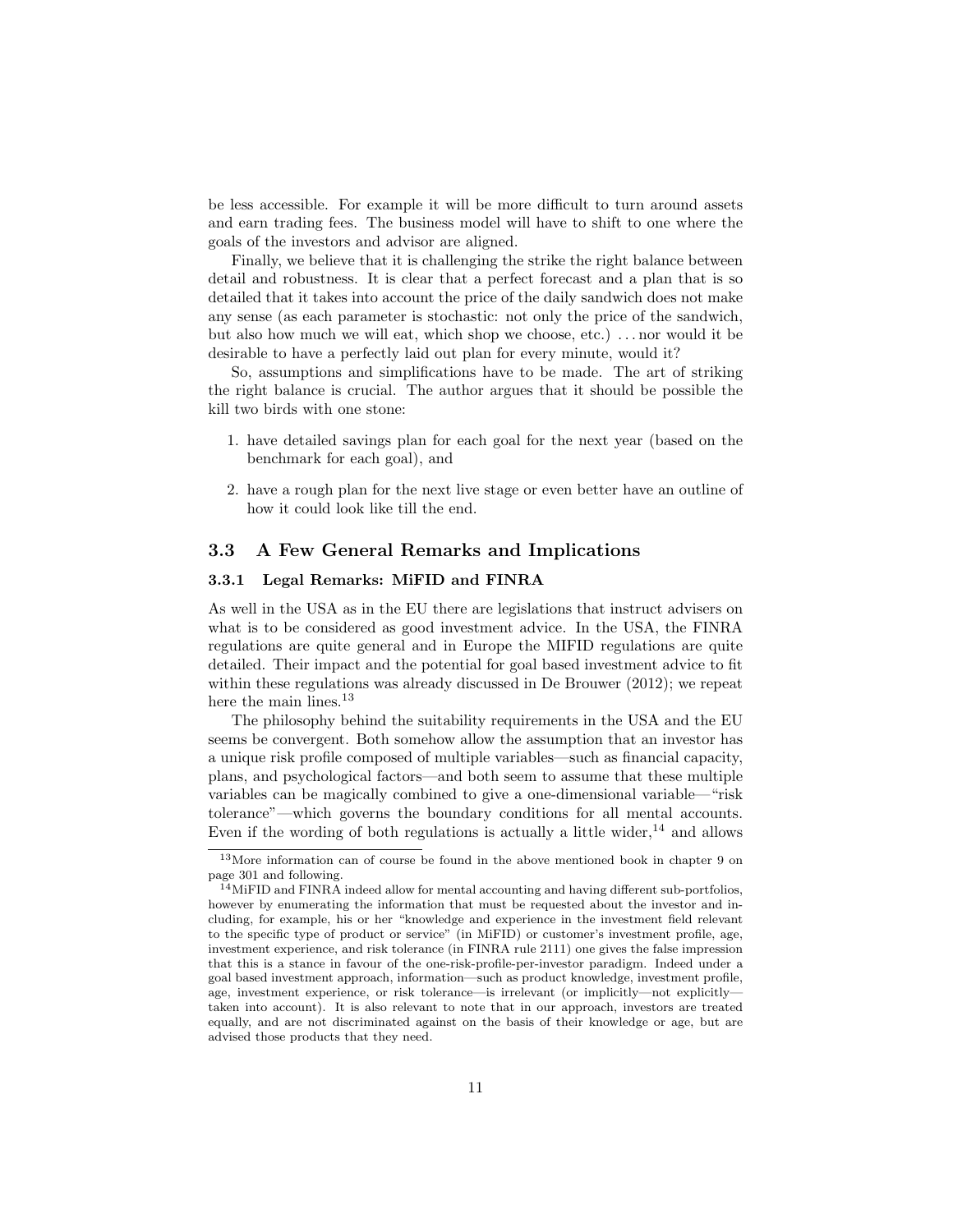<span id="page-11-3"></span>for some different interpretations, this is how the whole industry understands it. The result is that the regulations –unintentionally– steer the whole industry towards the use of risk questionnaires in order to determine the risk tolerance, and to apply this risk tolerance to all investment projects (mental and real accounts).

However, neither the EU commission nor FINRA provide a way to translate this know-your-customer principle in investment advice. This would indeed have been difficult, because there is no dominating line of thinking amongst scholars about how to perform this mapping. Here we have the interesting situation that law-makers are enforcing to map a set of characteristics on investment portfolios (or products), but that there is no conclusive scientific information on how to do this, nor is there evidence to conclude that this is überhaupt possible.<sup>[15](#page-11-1)</sup> One might argue here that it might have been prudent to verify the existence of a converging scientific literature on the subject, before issuing the regulation.

Furthermore, the EU Commission has clearly moved from a principle-based system of regulation to rule-based regulation. The dominating tendency is to avoid this principle-based system and impose a significant burden of rules and filing requirements for compliance-checking, as opposed to requiring a responsible attitude.

Both regulations have the best intentions, but –at least MiFID– has had a very adverse and regrettable effect. The result is that the investor is (a) in a weaker legal position because he/she has signed a disclaimer and (b) has the false impression that he/she is heard while in reality the investment advice is close to random, way to general to serve any purpose and in most cases plainly wrong — see eg. [Marinelli and Mazzoli](#page-17-1) [\(2010\)](#page-17-1); [De Brouwer](#page-17-6) [\(2012\)](#page-17-6).

Both regulations allow for the goal-based Maslowian approach, but are unintentionally misleading a whole industry where the victim is exactly the person that was supposed to get more protection.

#### <span id="page-11-0"></span>3.3.2 About the Psychology of the Investor

Suppose an investor who has ample sources and long term goals . . . but does not want to take any "risk", meaning that he/she is myopic loss averse<sup>[16](#page-11-2)</sup> and

<span id="page-11-1"></span><sup>15</sup>This situation is similar to require car makers to install a device that reads the driver's mind and shut the car down when the person is too aggressive. There is no scientific evidence to suggest that a person's mind can be read, and car-makers are encouraged to read facial expressions and temperature patterns on which to base their decision. Also here there is no real scientific information about how to map those patterns to the elusive characteristic "aggressive" nor is there information to suggest that being "aggressive" is a dangerous state (because it is ill defined (is it a state or a character?), and not stable (it can change very fast)). Furthermore, if the car would stop working, the driver would get angry and law-makers could use this to argue that their point is proven.

<span id="page-11-2"></span><sup>16</sup>Myopic loss aversion refers to the fact that people typically attach too much importance on short term loss aversion. For example on a 50 years investment horizon a cash portfolio is much more risky than an equity portfolio –regardless the (coherent) risk measure uses. Of course it is possible to find ridiculous measures that are no risk measure at all –such as standard deviation or variance– but it should be clear that on such investment horizon a cash like portfolio is bound to lose on purchase power where an equity portfolio even in the worst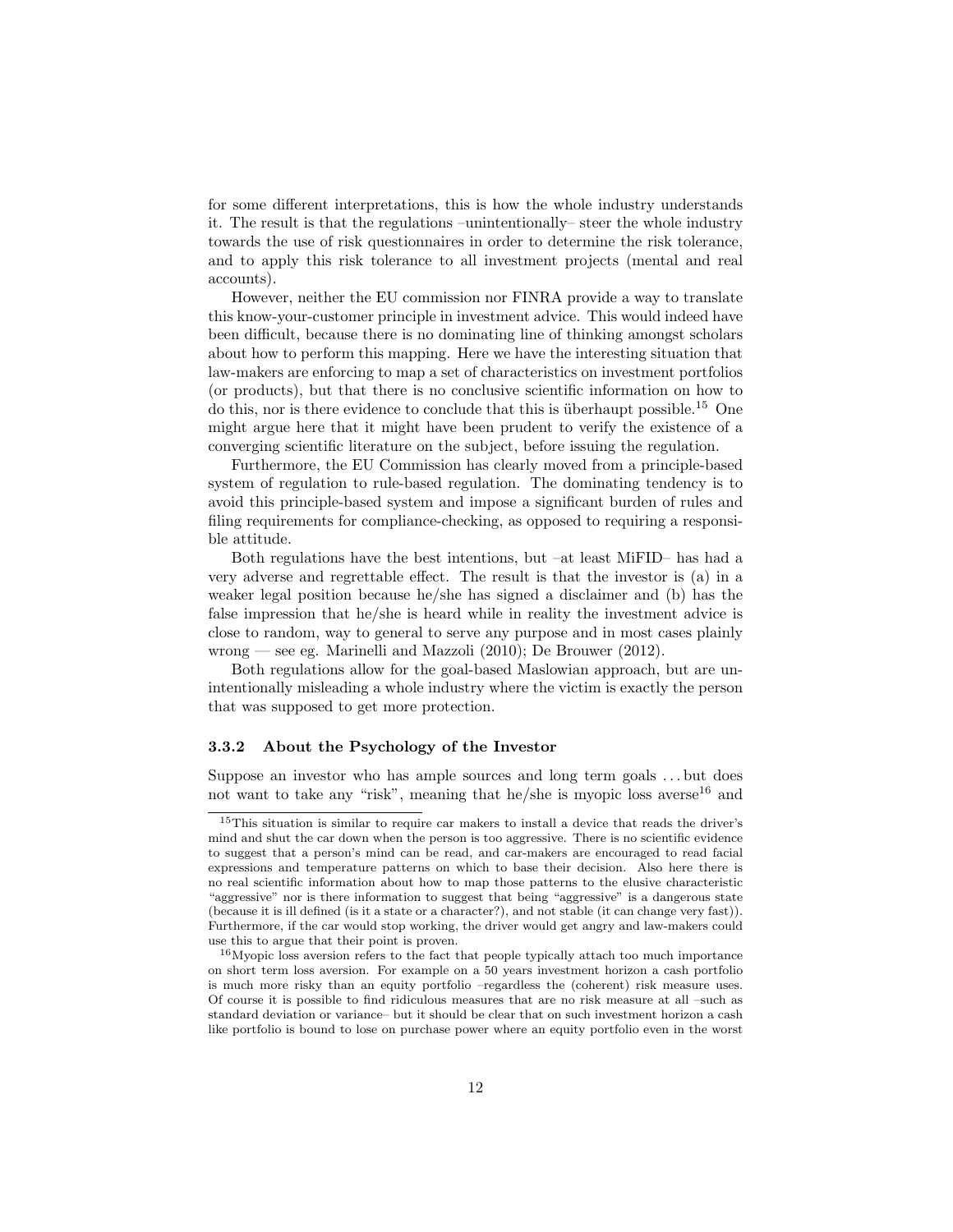|                                          | <b>FINRA</b>                                                                                                                                    | <b>MiFID</b>                                                                                            |
|------------------------------------------|-------------------------------------------------------------------------------------------------------------------------------------------------|---------------------------------------------------------------------------------------------------------|
| in<br>banking applicable<br>to:          | bank subsidiaries and affili-<br>ates registered as securities<br>broker-dealers                                                                | all                                                                                                     |
| in <b>insurance</b> applicable<br>to:    | annuity and life products                                                                                                                       | none                                                                                                    |
| in securities sector ap-<br>plicable to: | securities brokers                                                                                                                              | all                                                                                                     |
| field of application:                    | investment<br>recommenda-<br>tions                                                                                                              | (discre-<br>advice<br>services<br>tionary portfolio<br>man-<br>agement and investment<br>advice)        |
| for professional clients:                | not applicable                                                                                                                                  | less strict rules                                                                                       |
| information required<br>from customers:  | implicitly understood: in-<br>vestment objectives, finan-<br>cial capacity, experience<br>and knowledge, liquidity<br>needs, and risk tolerance | explicitly required: invest-<br>ment objectives, financial<br>capacity, and experience<br>and knowledge |

Table 1: The different requirements of MiFID art. 19 and FINRA rule 2111. Two important differences are that MiFID leaves the unit-linked insurance business untouched—an important loophole—and that on the other hand, institutional clients are also assumed to be in the need of "protection".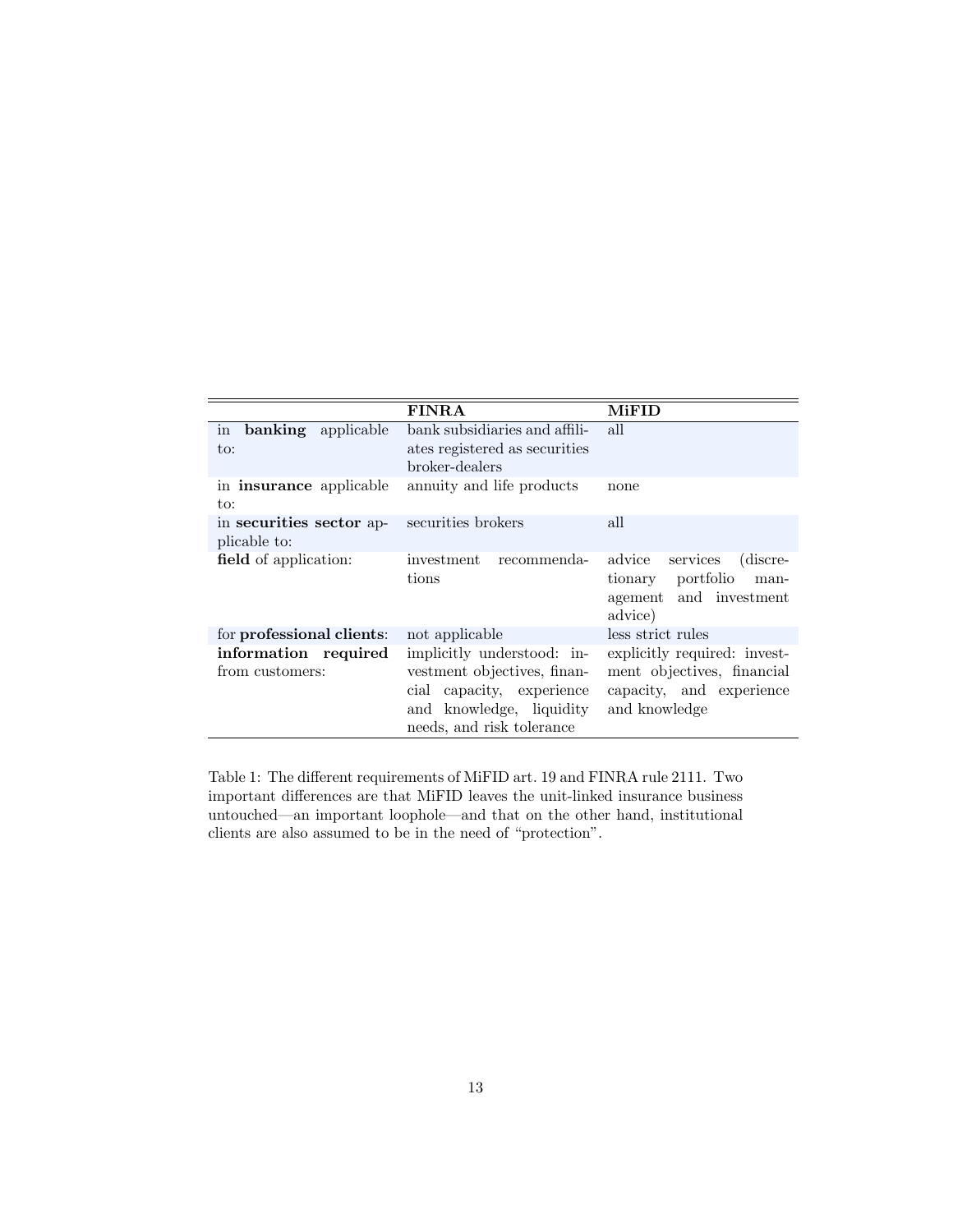prefers not to see any losses on short term—even if in long term this translates to more potential upside and similar downside risks.

Or assume the investor who does not like hedge funds and prefers not to have exposure to anything that is labelled "hedge fund". Of course one can argue that this is a result from the psychological bias "labelling" and that this choice only reduces diversification and deteriorates the risk/return profile of the portfolio.

But, does this mean that we should "overrule" the preferences of this investor? This question is of course up to the advisor and the investor and it is difficult to take a general stand.

We see two possible stances.

- 1. Leave the choice up to the investor by showing the impact of his/her decisions
- 2. Allow for the investor's psychology to influence the potential content of portfolios (of course this has two dimensions: one might avoid portfolios that are –as a total– too risky or portfolios that contain certain asset (classes)

In the traditional paradigm, the investor's psychology will have a overwhelming important impact in the portfolio selection (although mostly in adverse and perverse ways<sup>[17](#page-13-1)</sup>). We argue that this is wrong and propose that the investor's psychology should be introduced so that it plays a moderate to limited role besides the real, tangible and rational possibilities to select a goal-based investment portfolio.

We suggest to use the opportunity of a financial plan rather as an effort to educate the investor and strive for financial well being, rather than to replicate his limitations and mistakes.

#### <span id="page-13-0"></span>3.3.3 Product Development

If the Maslowian investment approach is implemented, other investment products might become important. For example, it might be attractive for the investor to have a "lifestyle investment fund"[18](#page-13-2) available that targets a certain date in the future. For example the fund would invest 20 years before that date all its assets in equities and will gradually opt for less volatile assets to end up at the end date 100% in cash. While this seems attractive and better suited to a goal-based advice it is only desirable to have in an environment where real investment advice cannot be given (or is not asked for).

scenarios observed yield a very attractive profit.

<span id="page-13-1"></span><sup>&</sup>lt;sup>17</sup>For example the suggestion in MiFID that the advisor should inquiry about the investor's eduction level is typically implemented so that people with only lower eduction cannot get the portfolios with the highest potential. While in general the less educated person will have relatively less resources to invest and hence should take less risk, this can and will limit those people especially for their long term goals. This implies that this rule will keep poor people poor as their retirement portfolio will not use the potential that comes with a long term goal.

<span id="page-13-2"></span><sup>18</sup>Also know as "target date investment funds".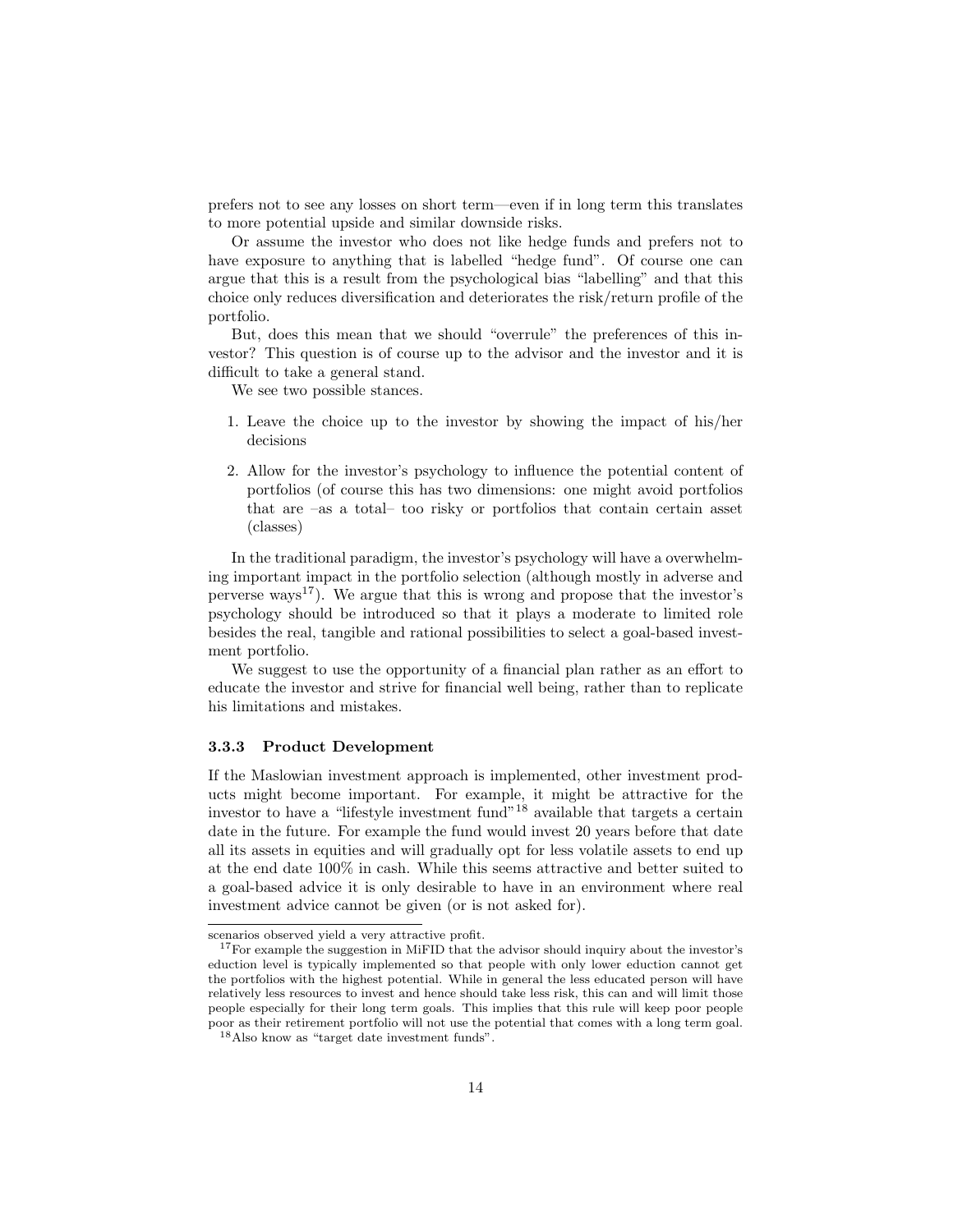<span id="page-14-4"></span>In all other cases, an investment that all by itself will change its risk profile is confusing and most probably will lead to miss-alignments of the desired portfolio and the actual portfolio. So, if one can reasonably assume that investors get a good advice every year or so, then the traditional product offer is well suited.

Indeed, the traditional product offer of investment funds –that are all welldiversified– and offer different risk-return profiles seems to offer all we need for goal based investing.

As we are mainly interested in long-term planning, it is not necessary to choose expensive investment funds that trade a lot. A fund with a rather passive approach, low entrance fees and low management fee is the preferred solution.[19](#page-14-1)

## <span id="page-14-0"></span>3.4 Special Investments — e.g hedge funds and capital protected funds

For an advisor it is an ambitious task to include hedge funds (or any other exotic asset) in a portfolio. The advisor who optimizes portfolios using a meanvariance approach will be fooled by the fact that those asset have a distribution that is not-standard<sup>[20](#page-14-2)</sup>

Below we cite an example from the book "Maslowian Investment Theory: a Coherent Approach to Strategic Asset Allocation" (see [De Brouwer](#page-17-6) [\(2012\)](#page-17-6), section 8.3.4, pp. 284–287, and more information is in appendix C.2 on page 411). The asset classes considered are:

- cash: very safe but the variance is not zero as we deduct inflation
- bonds: more volatile than case, but less volatile than
- equities: the most volatile
- a "structured investment": that is constructed so that it delivers a protection on initial capital (when the equity markets decrease), but when the markets increase, it will deliver 20% of that return
- a "hedge fund": the problem here is that we only have the extremely good return versus volatility ratio that is based on the past performance. We have added artificially an additional downside risk.<sup>[21](#page-14-3)</sup>

Considering for our example two risk measures: variance and expected shortfall (henceforth ES), the results can be found in Figure [1](#page-15-1) on page [16.](#page-15-1) One notices that indeed the "least risky portfolio" according to variance is very well diversified: it contains all assets. However when we look at what is considered as the least risky portfolio by ES–right plot– we see that it proposes only one investment: the capital protected structure.

<span id="page-14-1"></span> $19$ While this might seem as a plea for passive asset management, this is not necessarily so. Simply stated, if everyone would follow a passive strategy, than this would make markets so inefficient that much money can be made wit a smart approach.

<span id="page-14-3"></span><span id="page-14-2"></span> $^{20}$ With this we means that the distribution is not even close to a Gaussian distribution.

<sup>&</sup>lt;sup>21</sup>This is done by adding a second normal distribution (with a weight of 5%), centred around 50% loss and with a 5% standard deviation on top of the distribution based on historic returns.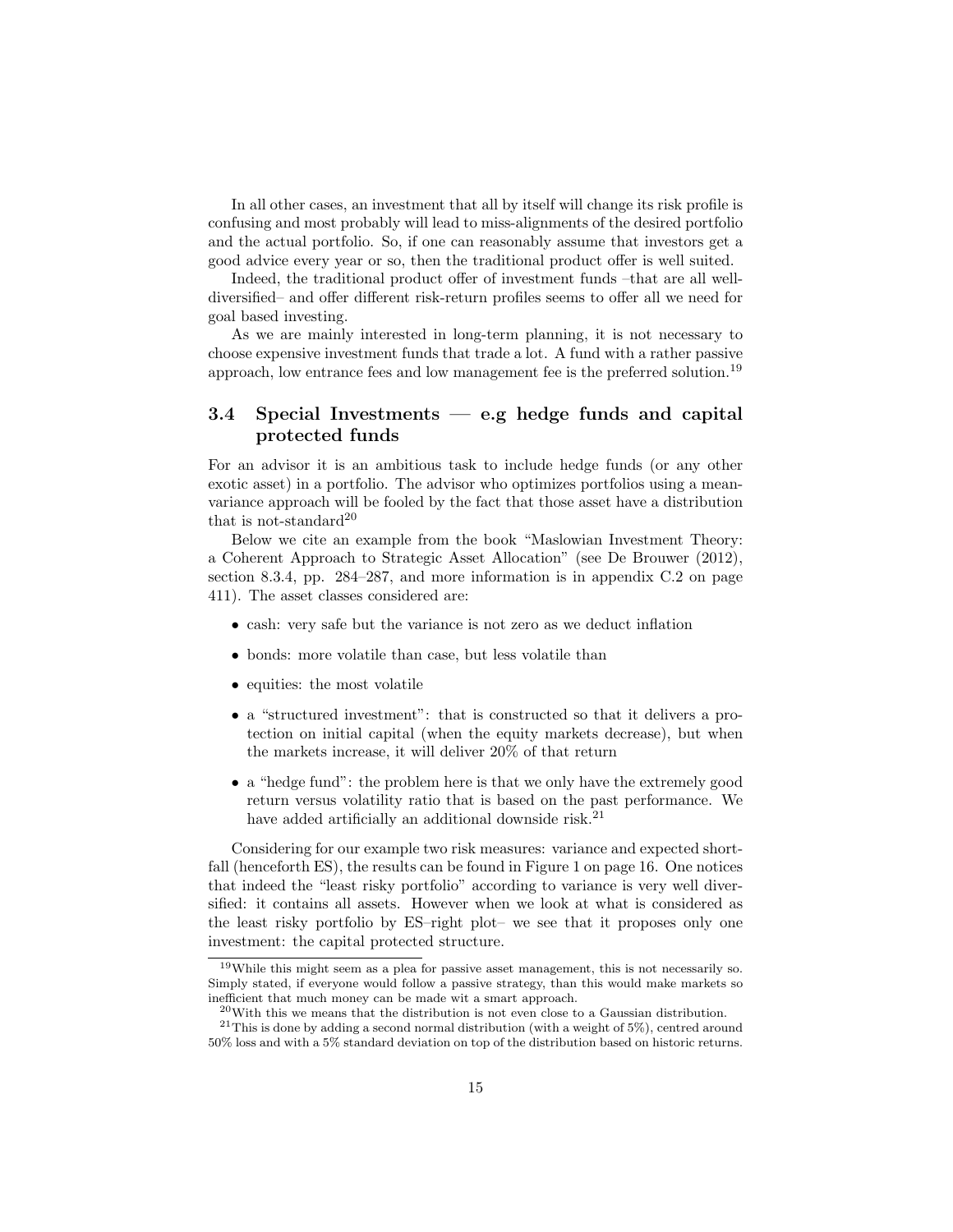<span id="page-15-3"></span><span id="page-15-1"></span>

Figure 1: The portfolio optimizations with an incoherent risk measure–left– and a coherent risk measure–right.

Indeed, that is less diversified, but isn't this more intuitive? What would you consider as least risky: a portfolio that has a  $17\%$  probability<sup>[22](#page-15-2)</sup> to loose money (as proposed by variance) or one that has a 0% probability to loose money (as proposed by ES)?

The fact that variance provides not a very logical result is due to the fact that it is not a risk measure at all: it is not even linked to the losses, it is linked to profits as much as to losses! ES is a risk measure and will look at what loses one can have.

Another interesting observation is that the hedge fund very soon gets 40% of the weight when standard deviation is used. No reasonable person will for the conservative and average portfolios propose 40% in hedge funds. ES on the contrary proposes to put ca. 10% in hedge funds. Again we see that using a coherent risk measure provides the logical answer.

# <span id="page-15-0"></span>4 Conclusions

While the Maslowian investment approach, "Goal Based Investing" or even simply investing with multiple goals in mind seems to be in its infancy, the approach is natural and has been used successfully to run armies, countries, companies etc.

The author believes that the traditional approach (one risk profile based on a questionnaire) is not an answer to provide suitable portfolios, and creates a serious risk for those that more and more will have to be self reliant when retired.

Compared to actual practice, it would be easy to improve and allow simply an investment portfolio per investment goal. However practical considerations (such as being more time intensive, more clearly measurable, etc.) require more and more skilled staff unless one would be able to tap into the digital revolution.

<span id="page-15-2"></span> $22$ See [De Brouwer](#page-17-6) [\(2012\)](#page-17-6) for details on the calculations.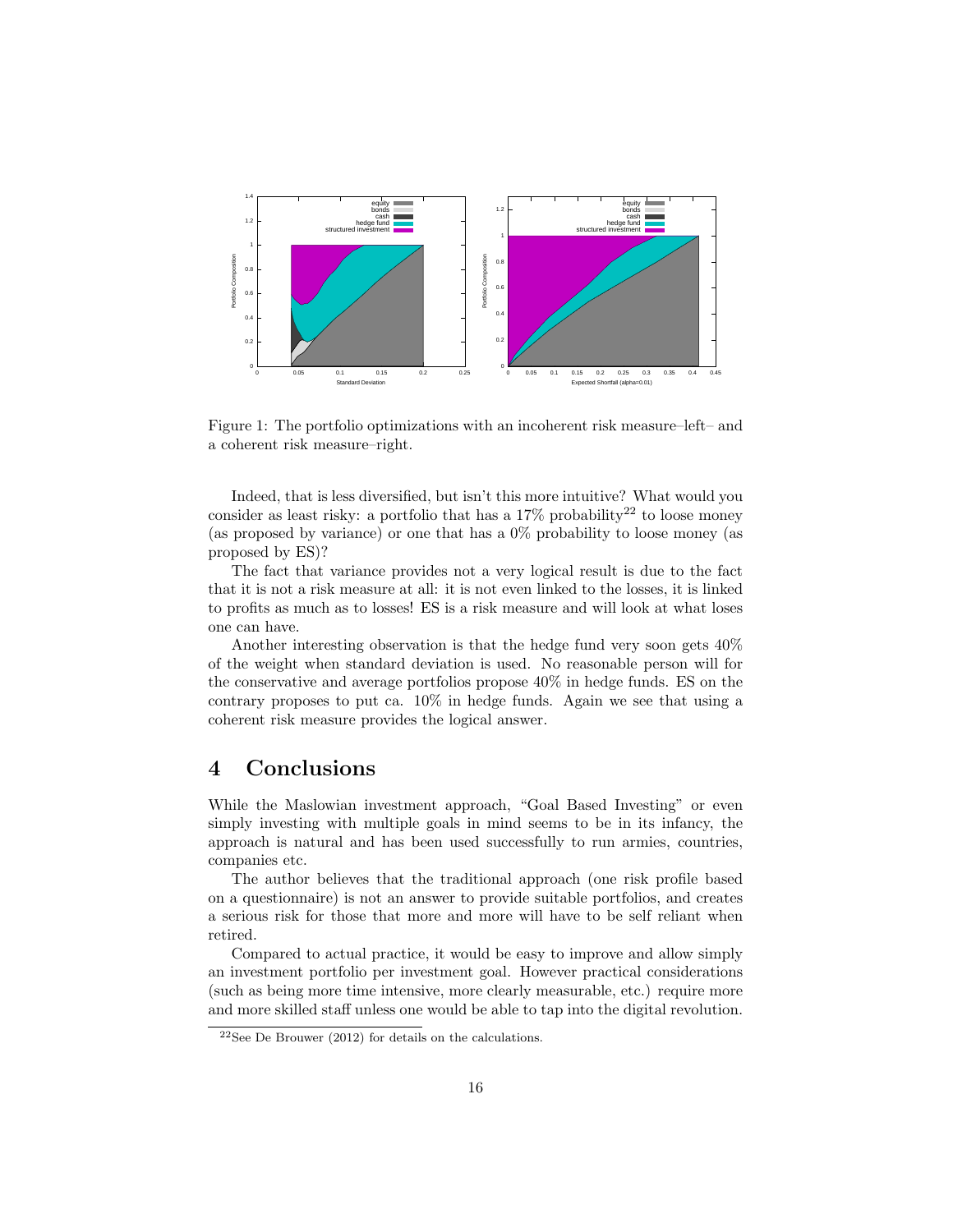This goal based Maslowian approach is

- 1. truly customer centric as it aligns itself with the investor's life and life goals;
- 2. safer (in case of adverse market situations, it is less likely not to attain certain goals);
- 3. avoids panic sales, as it provides a framework and insight;
- 4. helpful to have a fulfilled life, as it encourages to thing about one's life and priorities.

The author hopes that with this paper –and the sources it cites– enough information is available to put Maslowian Investment Theory in practice.

# <span id="page-16-0"></span>Nomenclature

 $\sigma$  standard deviation, page 6

 $R$  return, page 6

CAPM Capital Asset Pricing Model, page 6

ES Expected Shortfall, page 15

MaPT Maslowian Portfolio Theory, page 3

MCDA Multi Criteria Decision Analysis, page 5

MIFID Markets in Financial Instruments Directive 2004/39/EC, page 2

- MPT Modern Portfolio Theory, page 5
- <span id="page-16-1"></span>WSM Weighted Sum Method, page 5

# References

- <span id="page-16-2"></span>Amenc, N., L. Martellini, V. Milhau, and V. Ziemann (2009). Asset-liability management in private wealth management. The Journal of Portfolio Management  $36(1)$  $36(1)$ , 100-120. 3
- <span id="page-16-4"></span>Barber, B. M. and T. Odean (2001). Boys will be boys: Gender, confidence, and common stock investment. Quarterly Journal of Economics 116(1), 261–292. [7](#page-6-2)
- <span id="page-16-3"></span>Benartzi, S. and R. H. Thaler (1995). Myopic loss aversion and the equity premium puzzle. The quarterly journal of Economics  $110(1)$ , [7](#page-6-2)3-92. 7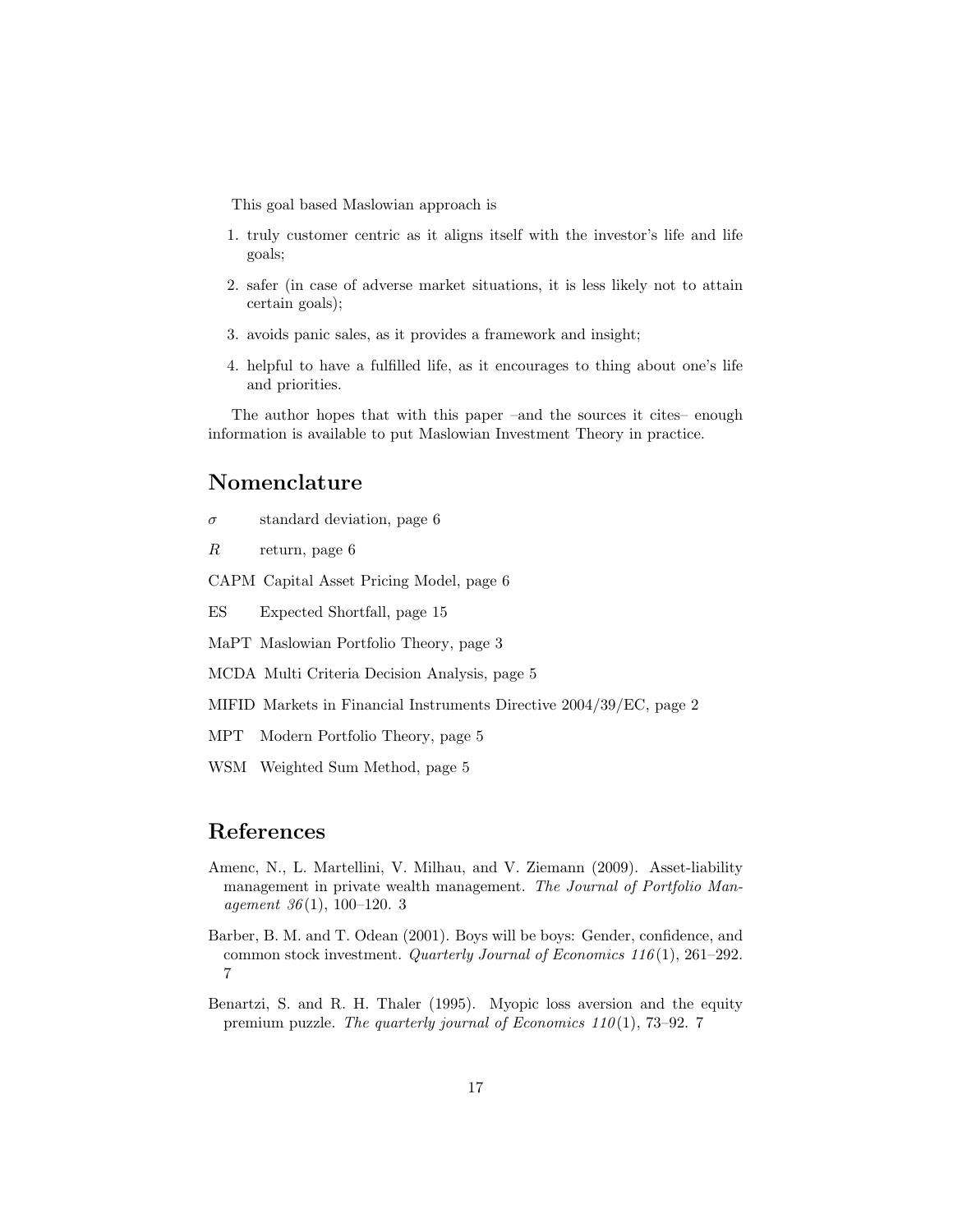- <span id="page-17-7"></span>Bernoulli, D. (1738). Specimen theoriae novae de mensura sortis. Comentarii Academiae Scientiarum Imperialis Petropolitanae Tomus V, 175–192. [4](#page-3-4)
- <span id="page-17-13"></span>Brennan, M. J. and Y. Xia (2002). Dynamic asset allocation under inflation. The Journal of Finance  $57(3)$ , 1201–1238. [6](#page-5-3)
- <span id="page-17-12"></span>Canner, N., G. Mankiw, and D. Weil (1997, Mar). An asset allocation puzzle. American Economic Review 87 (1), 181–191. [6](#page-5-3)
- <span id="page-17-2"></span>De Brouwer, P. J. S. (2009, Feb). Maslowian portfolio theory: An alternative formulation of the behavioural portfolio theory. Journal of Asset Management  $9(6)$ , 359–365. [3,](#page-2-2) [8](#page-7-2)
- <span id="page-17-5"></span>De Brouwer, P. J. S. (2011, Jun). Target-oriented investment advice. Journal of Asset Management. [3](#page-2-2)
- <span id="page-17-6"></span>De Brouwer, P. J. S. (2012). Maslowian Portfolio Theory, a Coherent Approach to Strategic Asset Allocation. Brussels: VUBPress. [3,](#page-2-2) [6,](#page-5-3) [10,](#page-9-4) [11,](#page-10-4) [12,](#page-11-3) [15,](#page-14-4) [16](#page-15-3)
- <span id="page-17-8"></span>Fama, E. F. (1965, Jan). The behavior of stock market prices. Journal of *Business*  $38(1)$ , 3[4](#page-3-4)-105. 4
- <span id="page-17-9"></span>Friedman, M. (1953). The case for flexible exchange rates. In Essays in Positive Economics, pp. 157–203. University of Chicago Press. [4](#page-3-4)
- <span id="page-17-11"></span>Kahneman, D. (2011). Thinking, fast and slow. Macmillan. [5](#page-4-1)
- <span id="page-17-4"></span>Kenrick, D. T., V. Griskevicius, S. L. Neuberg, and M. Schaller (2010). Renovating the pyramid of needs: Contemporary extentions built upon ancient foundations. Perspectives on Psychological Science 5 (3), 292–314. [3](#page-2-2)
- <span id="page-17-1"></span>Marinelli, N. and C. Mazzoli (2010). An insight into the Mi-FID suitability practice: is a standard questionnaire the answer? http://www2.sa.unibo.it/seminari/Papers/20110125[3,](#page-2-2) [12](#page-11-3)
- <span id="page-17-0"></span>Markowitz, H. M. (1952). Portfolio selection. Journal of Finance 6, 77–91. [2,](#page-1-2) [4,](#page-3-4) [5](#page-4-1)
- <span id="page-17-3"></span>Maslow, A. H. (1943). A theory of human motivation. *Psychological Review 50*, 370–396. [3,](#page-2-2) [10](#page-9-4)
- <span id="page-17-15"></span>Odean, T. (1999). Do investors trade too much? The American Economic Review 89 (5), 1279–1298. [7](#page-6-2)
- <span id="page-17-10"></span>Shefrin, H. (2000). Beyond Greed and Fear: Understanding Behavioral Finance and the Psychology of Investing. Boston, Massachusetts: Harvard Business School Press. [5](#page-4-1)
- <span id="page-17-14"></span>Shefrin, H. and M. Statman (1985). The disposition to sell winners too early and ride losers too long: Theory and evidence. ournal of Finance 40, 777–790. [7](#page-6-2)